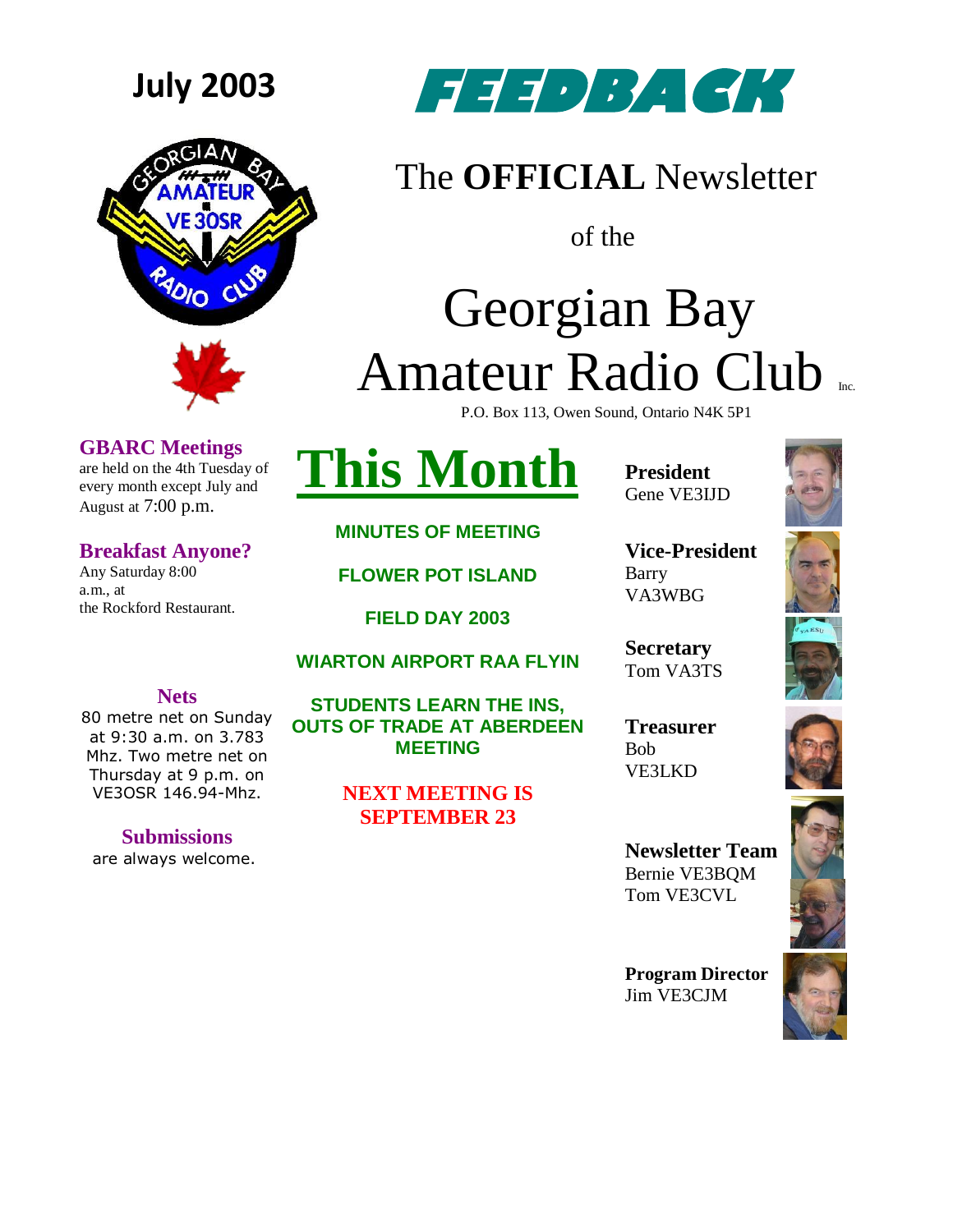

## **GEORGIAN BAY AMATEUR RADIO CLUB MINUTES OF MEETING**

#### **Minutes of June 28th, 2003 Meeting of the Georgian Bay Amateur Radio Club**

**The meeting was brought to order by 4:07pm by President Gene VE3IJD**

**Introductions were made. Welcome to guests Casey and Norma Ellis**

**A Motion was made by Bernie BQM to accept the minutes of the last meeting. Seconded by Joe JNA. Passed**

**The treasurers report was given by Bob LKD.** 

#### **OLD BUSINESS**

**VE3GBT Repeater - The repeater has developed a problem in the receiver and is loosing audio. Good thing it's still on the bench under test.**

**Billy Bishop Heritage Days - Club members IJD & XYL Randy, NX, BQM, SEG, ZON, TLK, CJM AND DIQ attended and helped out with communications for this event. A letter of thanks was sent by the organizers. (Our apologies if anyone was missed)**

**Flower Pot Island - CJM & MUM attended the AGM (Annual General Meeting). A report was given by Gary and Heather welcoming the club to attend again this year. Jim will contact them and make arrangement for the first weekend in August. Jim reports that this is also an excellent day trip with lots to see on the island. As of this time Cove Island and Cabot Head have not been activated for amateur radio contacts.**

#### **NEW BUSINESS**

**New Meeting Time - Our new meeting time for the September meeting will be 7:00 pm at the Rockford Restaurant.**

**Club Supplies - Bob NX will look into a supplier of wire, connectors and components.**

**Bruce County ARES - Sue Coverly and Mike Hartwick (Kincardine) are the ARES Bruce contacts. Gene and Bob have had preliminary communications with then and will investigate this further.**

**Beam & Tower - A motion was tabled by Bernie BQM and seconded by Mary ILT to purchase the triband beam, tower and rotor from VE3HXX's estate for \$400.00 for club use. Passed. Bob NX agreed to be the custodian of this equipment mainly because he has some space to store it. The beam will be used at flower pot island this year.**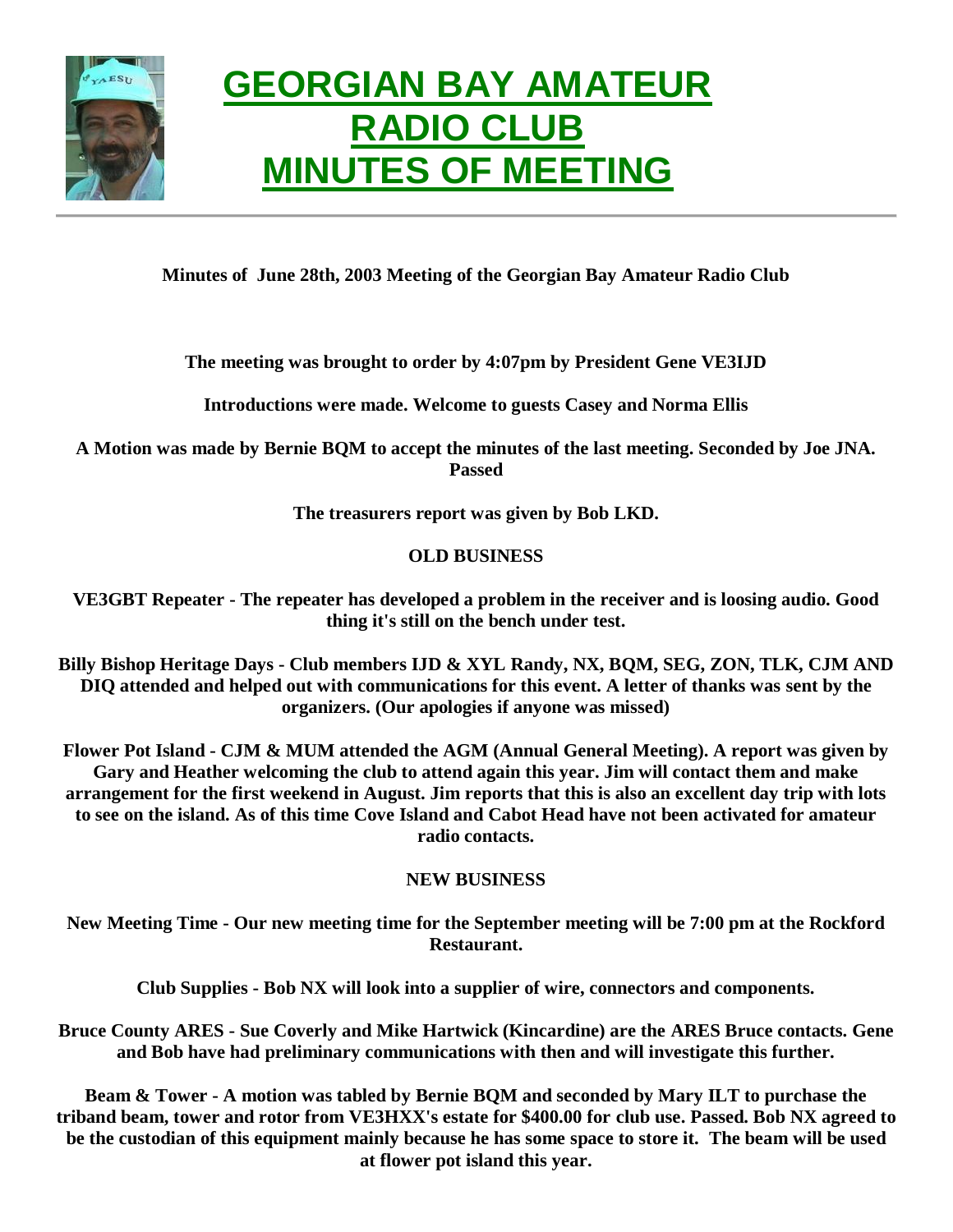**Electronic Projects - Gene IJD tabled the idea of a youth group as part of the club. The effort would be to have youth related topics, projects and anything else that would be of interest to the youth in our club as well as new young members. More on this later.**

**Phone out List - Gene IJD explained the benefits of a phone out list to contact those who are not on email.**

**Elmer Group - The idea of an Elmer group was discussed to help those who require it to raise towers, install antennae or any other assistance that would be needed by club members.**

**Phone Patch - The phone patch will soon be back on OSR. Bernie BQM has to solve a couple of technical issues but the end is near.**

**Repeater - Barry WBG asked about the financial position of the new repeater (GBT). He felt the club should pay for any shortfall that may now be out of pocket for Gene IJD. Gene replied that the club should hold off till the September meeting as some donations had not yet come in.**

**WNYSORC - A discussion was held with regards to the repeater council and the current questions from a club in Michigan that we may be interfering with their machine which is only 5kc away from ours. GBARC has been allocated this frequency since 1992 and it was the opinion of our executive that we should continue to use our frequency. However some allowances could be made such as the use of a beam to reduce emissions in Michigan's direction.** 

**Adjournment - Bill DIQ motioned to adjourn shortly after 5pm , seconded by Mary ILT. Passed.**

**The 50-50 draw was won by Casey Ellis who donated it back to the club...thanks**

# **FLOWER POT ISLAND**

**Hi Everyone**

**Flower Pot Expedition for this year is fast approaching (August 2,3,4) We need to know who is coming and for what duration (1 night, 2 nights or day trip). The menu is much like other years (hot dogs, hamburgers, chicken, fish, eggs, pancakes, etc). if you have any concerns or diet requests, let us know.**

**Please drop us an e-mail at va3cjm@aol.com or call 519-422-0202.**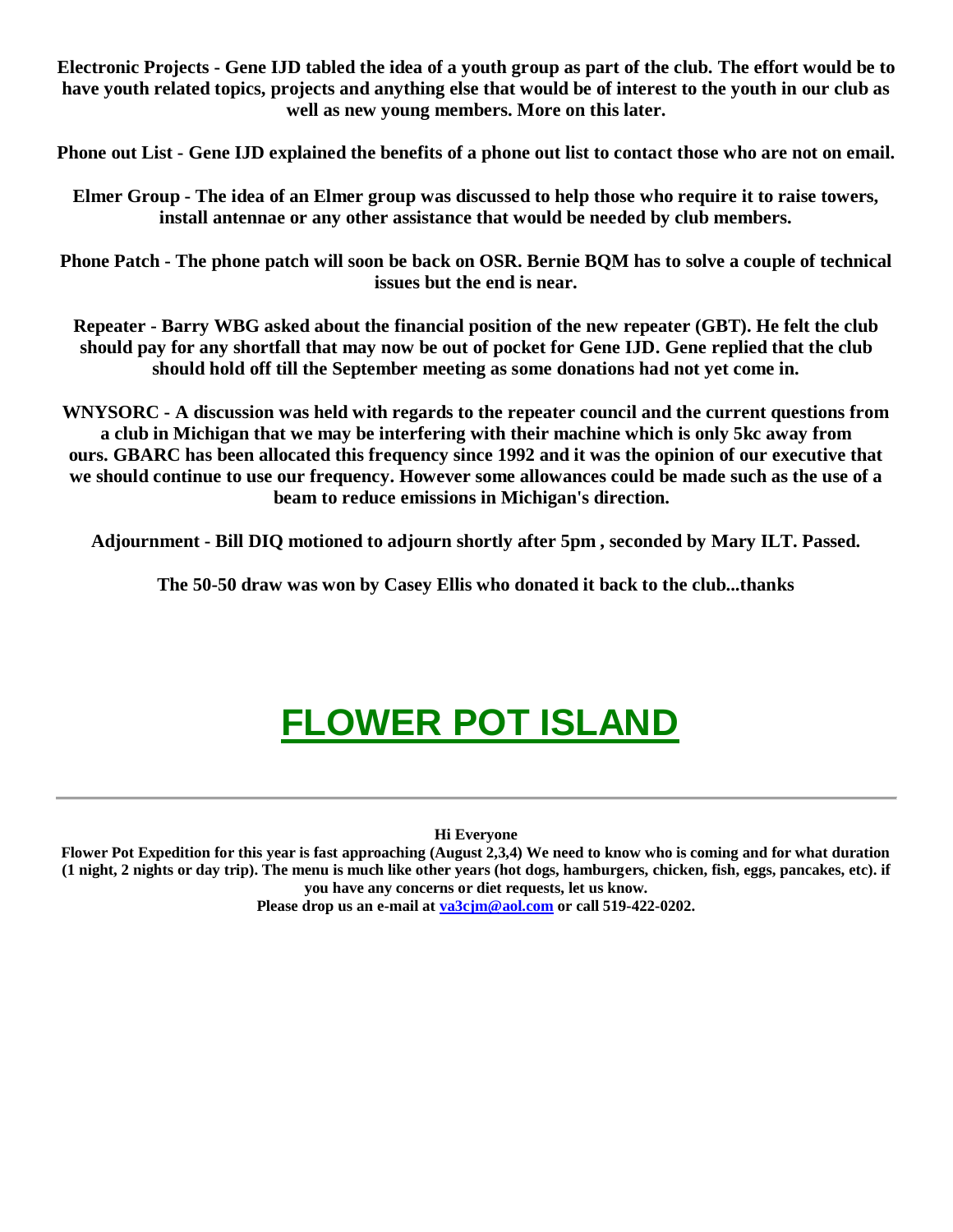# **FIELD DAY 2003**

**The GBARC 2003 Field Day was held on Saturday June 28 and Sunday June 29 at Gene IJD and Randy's House.** We managed to work 25 contacts on 80 meters , 80 contacts on 40 meters, 122 contacts on 20 meters, 6 cw contacts on 40 meters and 1 cw contact on 20 meters to make a total of 234 contacts.

On Saturday evening the club's monthly meeting was held followed by a fantastic potluck supper which was enjoyed by all. Thanks to everyone – especially Gene and Randy for making it a great weekend.



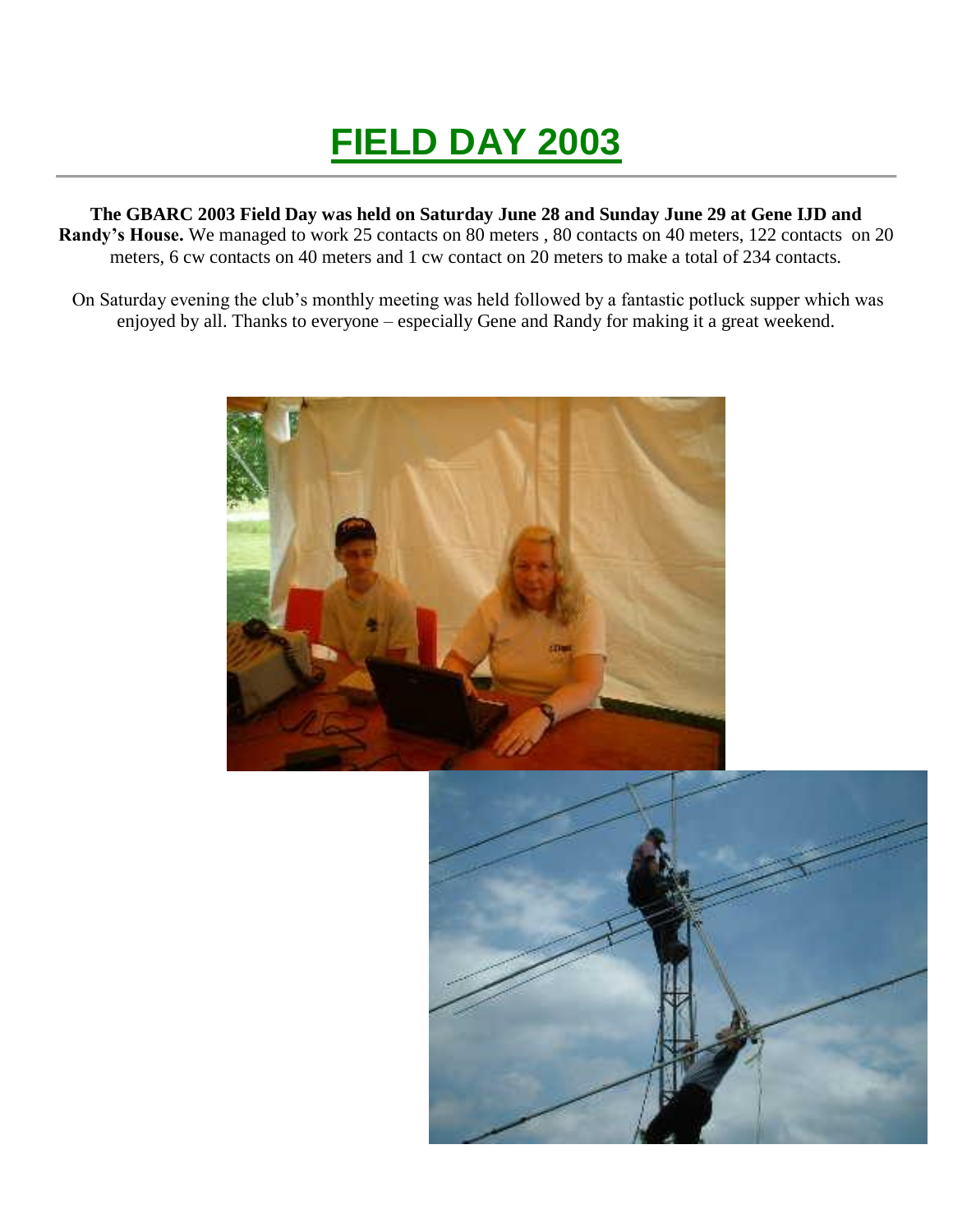

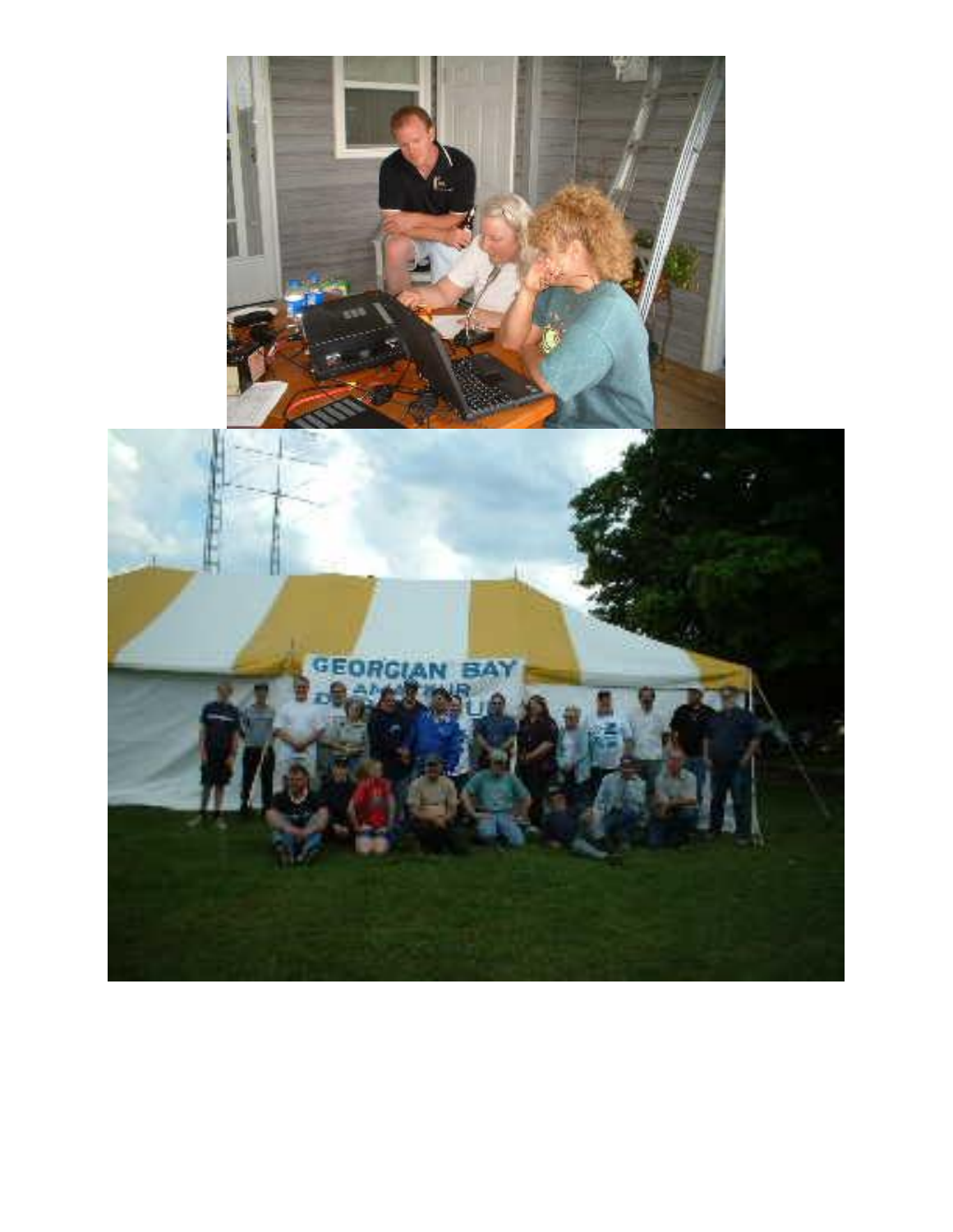# **STUDENTS LEARN THE INS, OUTS OF TRADE AT ABERDEEN MEETING**

The beginning of spring ushers in tornado season.

And come May through July, Mother Nature's fury peaks, fascinating some and endangering all.

Since 1950, Brown County has had about 54 tornadoes. Last summer's disastrous twister that struck in the Barnard area was the largest. While the massive F4 tornado didn't result in any injuries, it destroyed several buildings.

South Dakota averages 25 tornadoes a year, said George Marshall meteorologist with the National Weather Service office in Aberdeen.

Marshall said that, based on history, the optimum time for tornadoes to hit is from 3 to 9 p.m.

This week, 11 people congregated in the Brown County Courthouse Annex basement to learn the art of severe weather spotting. Almost half the spotters came for a refresher course, while others were new to the field.

Hub City resident Randy Imberi has attended the class in Aberdeen and Jamestown, N.D., for the last 13 years. Imberi is a ham radio operator and current president of the Hub City Amateur Radio Club. The ham radio allows Imberi to tune into the weather forecast as it develops.

Over the past 20 years, the 43-year-old Imberi has been following severe weather. In the beginning he just used a CB radio.

Imberi recalls a tornado in Jamestown about 11 years ago. He said he was with a group of spotters strategically positioned around the town watching the storm develop. The enormous wall cloud covered most of the town, he said.

"Everyone was watching this thing, hoping it didn't come down," Imberi said.

The town was spared.

"We lucked out," he said. "That was the first time I was really scared."

Brown County Emergency Management and the NWS held the Severe Summer Weather Spotter Training Course on Wednesday.

The two-hour class was open to the public and aimed at teaching those interested in weather watching to recognize cloud formations, severe storm and tornado characteristics, and the dangers that may follow.

The spotters are out in the field and are often the reason the NWS issues a severe weather warning, Marshall told the room. He said the severe weather spotters add credibility to a warning and can inform the NWS as a storm develops.

The training course informed participants about the typical characteristics of a severe thunderstorm, such as the minimum 58 mph winds, 3/4-inch or larger hail and the formation of a tornado.

As the tornadoes develop they rotate counter clockwise. But not all severe storms develop into tornadoes, which